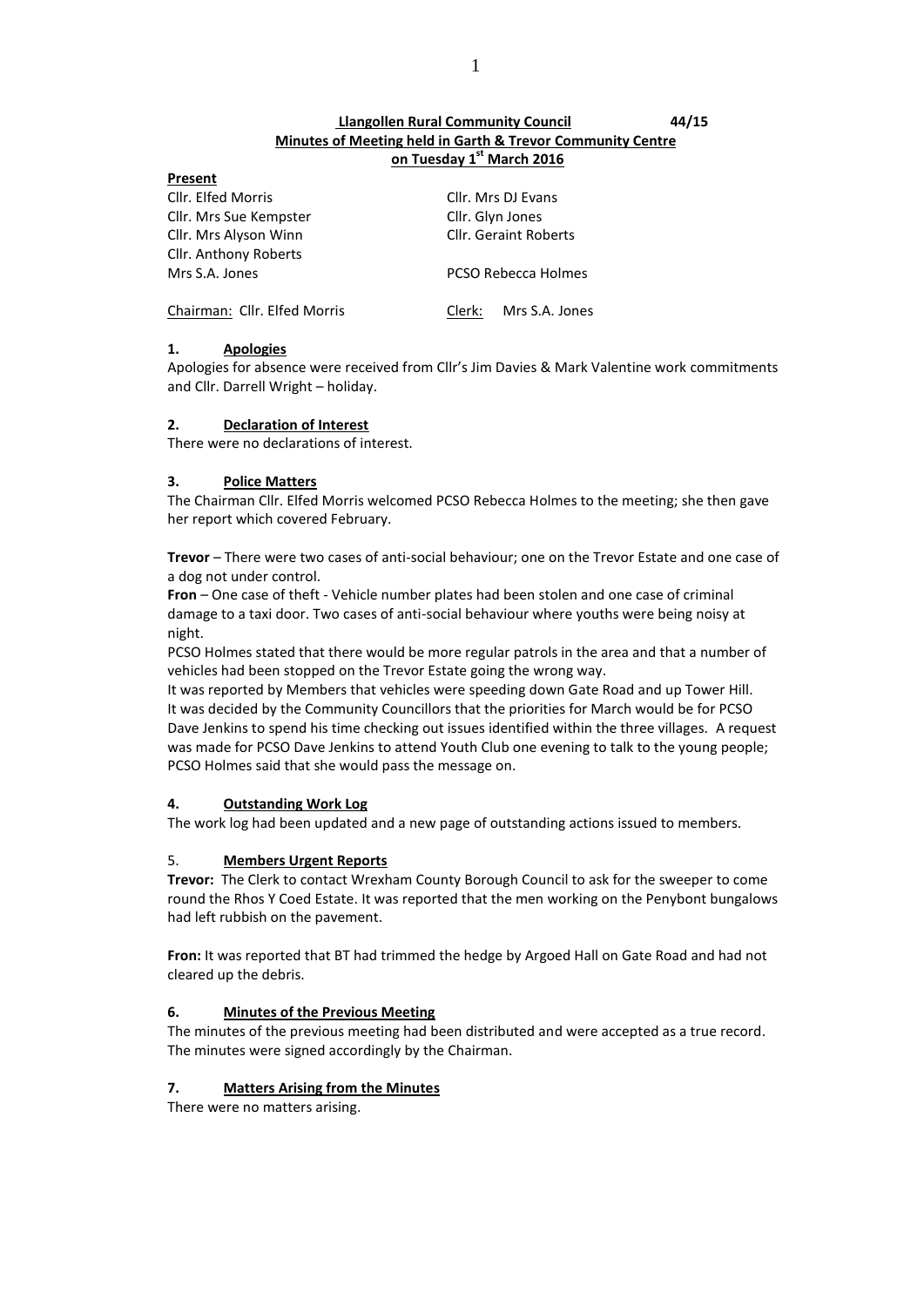#### **8. Planning 45/15**

**Planning Applications:**

Two storey front extension **Tegfan, Garth Road, Garth. P/2016/0076** There was no objection to the above application.

#### **Certificates of Decision:**

Demolition of existing dwelling, erection of new two storey dwelling and construction of new vehicular / pedestrian access.

**Heyburn, Blackwood Road, Garth, Wrexham. - Granted**

Erection of double garage **Heyburn, Blackwood Road, Garth, Wrexham. - Withdrawn**

G1 - Fell 1 Alder, 2 Ash, Thorn & mixed shrubs. G2 – Fell 3 Ash, 1 Thorn & mixed shrubs. (Protected by Pontcysyllte Conservation Area) **Trevor Basin Car Park, New Road Trevor. - Granted**

Sycamore (overhanging footpath and driveway) – Crown lift to give 5.5m approx. ground clearance in all directions and cut ivy at base.

Ash (twin stemmed) - fell to ground. Ash (multi stemmed) – reduce height by 2m approx. and reduce side branches by 1m approx. Boundary hedge / trees (adjacent to field) – Holly / Sycamore / fallen stems – cut to ground level, Ash (triple Stemmed) – fell to near ground level, Sycamore (3 stems) fell to ground level, Ash x 2 (larger trees) – crown reduce by 2m approx. and remove dead branches, Sycamore – crown reduce by 2m approx., Ash – remove, cutting back to main stem.

Cypress (opposite Telford Public House by wall) – fell in sections to as near ground level as possible, remove all arising from site. (Within Pontcysyllte Aqueduct Conservation Area). **Canal Wharf and Dock House, The Slip, Trevor, Wrexham. – Part Consent**

Variation of condition 2 & 3 of planning permission P/2013/0010 to extend time period for submission of reserved matters and commencement of development. **Land adjacent to Gwel Y Dyffryn, Garth. - Granted**

#### 9. **Correspondence**

**E.Mail**

Tania Evans Denbighshire Countryside Access Officer.

Looking at extending the footpath along the old railway line from Gypsy Lane to Bryn Howell. C/Cllr. Pat Jeffares asking for Cllr's to attend a meeting with him to discuss the 2016 Underneath the Arches event. Cllr's Elfed Morris and Mrs Sue Kempster said they would attend. C/Cllr. Pat Jeffares – concerns were raised about the state of the roadway and verges in Blackwood, Tower Hill & Garth Hill.

#### **Welsh Government:**

Robert Hay – Section 137 Expenditure Limit

R. Pugh Transport – A5 Trunk Road & Various Streets in Llangollen (Prohibition of Waiting) Order 201.

John Bader Chairman Independent Remuneration Panel for Wales Annual Report 2016/17.

## **One Voice Wales:**

Membership of One Voice Wales 2016/17 Consultation on the draft Local Government (Wales) Bill.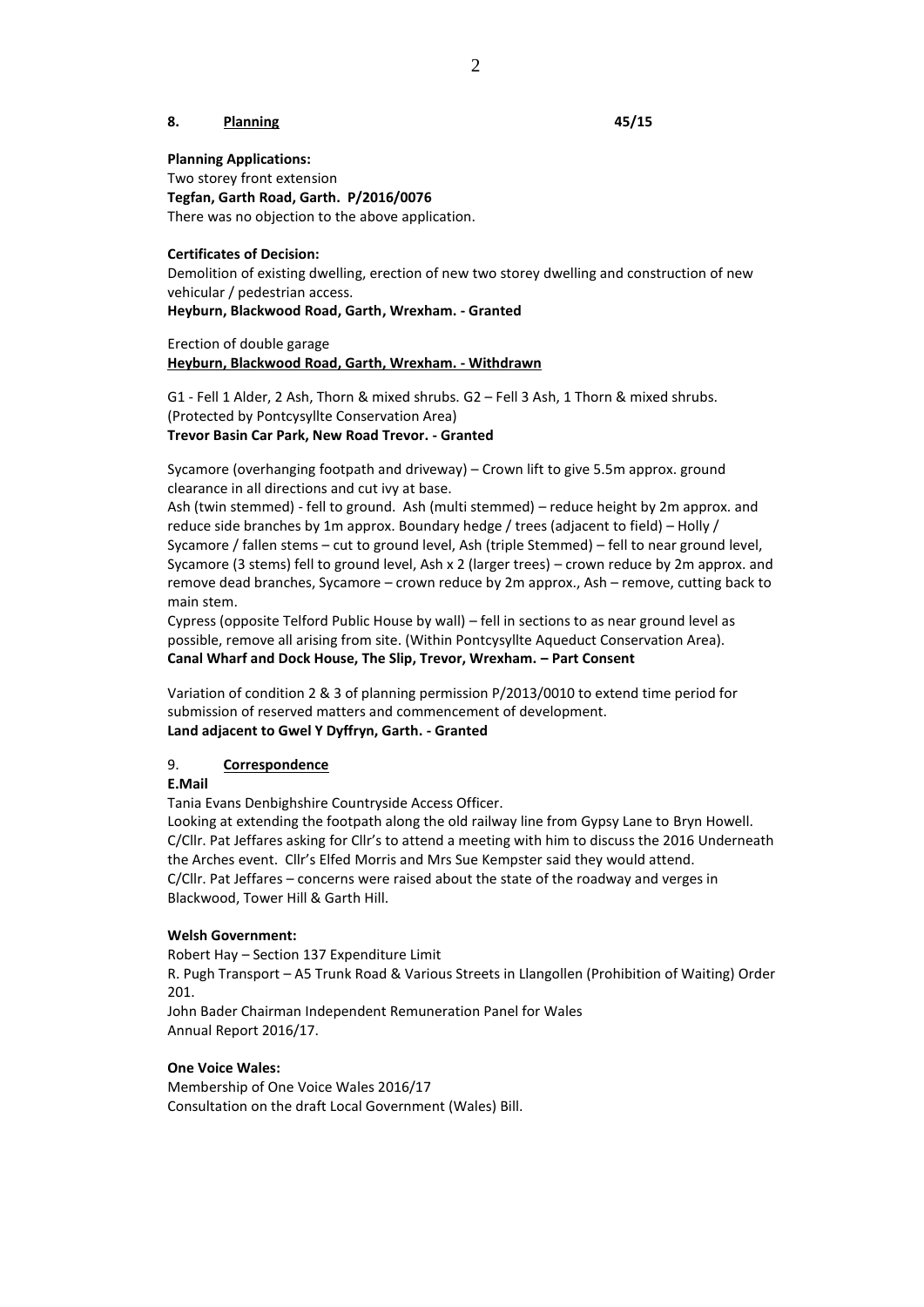#### **WCBC: 46/15**

Inviting two representatives from the Community Council to attend the Consultation on the Council Plan 3/3/16.

Andy Lewis Head of Housing, Public Protection & Environment Service Level Agreement 2016/17.

Laurence Isted Head of Community Well Being & Development

Wrexham local Development Plan (2013 – 2018) Preferred Strategy Consultation 12/2 – 1/4/16. Donna Dickenson Head of Education Enrichment & Intervention Services

Reshaping programme Education Enrichment & Intervention

### **General:**

Commemorative Medal for Schools & Councils to celebrate HM Queen Elizabeth's 90<sup>th</sup> Birthday. After a lengthy discussion it was decided to ask Tiddlywinks, Fron & Garth Schools if they had any plans to celebrate this?

HSBC Business Banking Notice of Variation.

### **Receipts:**

Mr PI Ankers Mr P Green Fron Darby & Joan Club Fron PTFA Cefn Mawr Welsh Society Trevor Indoor Bowls 1st Trevor Scout Group Fron After School Club Llangollen International Musical Eisteddfod Wrexham Armed Forces Community Appeal

### **10. Leasing of Playgrounds**

Wrexham County Borough Council has now signed the transfer document for the Garth Play area over to Llangollen Rural Community Council. This document has now been forwarded to the Land Registry Office. It is expected that during March the following play-areas will also be transferred – The Oaks and Fron Community Centre on a 25 year lease and the Woodlands Grove site as freehold. Meanwhile all the play-areas including George Avenue in Trevor will be managed and maintained by Llangollen Rural Community Council.

## **11. Footpaths & Roadways**

Nothing to report.

## **12. Projects 2015/2016**

Nothing to report.

## **13. Meetings**

Cllr's Mrs Sue Kempster & Mrs Alyson Winn had attended a meeting about the Draft Local Government Plan in Llandudno and gave a detailed report.

#### **14. Noddfa Cemetery Report**

Councillors agreed to hold a meeting during March.

#### **15. Playgrounds including Garth Playground**

As the Garth playground has now been signed over to the Community Council and the other playgrounds will be by the end of March the Clerk has contacted Zurich for a quotation to increase the Public Liability cover to include 22 items of play equipment. The three benches in Woodlands Grove, Fron and The Oaks, Trevor have also been included. The Insurers have confirmed that there will be no extra cost from March to the renewal date. It was discussed in detail as to whether the Community Council should insure the equipment for damage but because of the extra cost they decided to just insure for public liability with Members agreeing to take out a three year insurance policy.